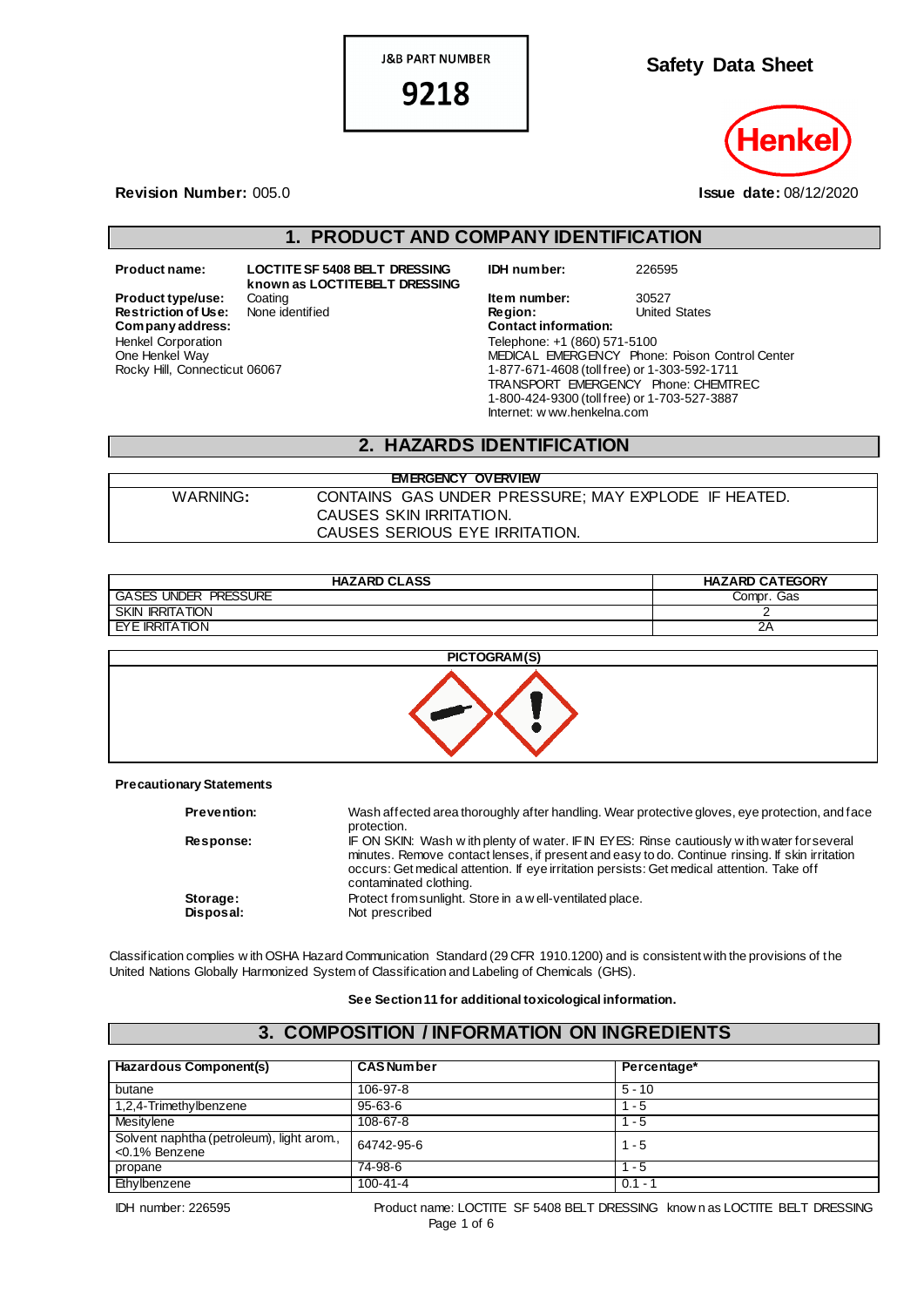\* Exact percentages may vary or are trade secret. Concentration range is provided to assist users in providing appropriate pr otections.

| <b>4. FIRST AID MEASURES</b>          |                                                                                                                                                                                                                                                         |  |  |
|---------------------------------------|---------------------------------------------------------------------------------------------------------------------------------------------------------------------------------------------------------------------------------------------------------|--|--|
| Inhalation:                           | Move to fresh air. If breathing is difficult, give oxygen. If not breathing, give<br>artificial respiration. If symptoms develop and persist, get medical attention.                                                                                    |  |  |
| <b>Skin contact:</b>                  | Wash affected area immediately with soap and water. Remove contaminated<br>clothing and footwear.                                                                                                                                                       |  |  |
| Eye contact:                          | Immediately flush eyes with plenty of water for at least 15 minutes. Get<br>medical attention.                                                                                                                                                          |  |  |
| Ingestion:                            | Do not induce vomiting. Get immediate medical attention.                                                                                                                                                                                                |  |  |
| Symptoms:                             | See Section 11.                                                                                                                                                                                                                                         |  |  |
|                                       | <b>5. FIRE FIGHTING MEASURES</b>                                                                                                                                                                                                                        |  |  |
| Extinguishing media:                  | Carbon dioxide. Dry chemical. Foam                                                                                                                                                                                                                      |  |  |
| Special firefighting procedures:      | Wear self-contained breathing apparatus and full protective clothing, such as<br>turn-out gear. Water should be used to cool closed containers to prevent<br>pressure build-up and possible autoignition or explosion w hen exposed to<br>extreme heat. |  |  |
| Unusual fire or explosion hazards:    | Contents under pressure. Closed containers may rupture (due to build up of<br>pressure) when exposed to extreme heat.                                                                                                                                   |  |  |
| Hazardous combustion products:        | Oxides of carbon. Irritating vapours.                                                                                                                                                                                                                   |  |  |
| <b>6. ACCIDENTAL RELEASE MEASURES</b> |                                                                                                                                                                                                                                                         |  |  |
| unprotected personnel.                | Use personal protection recommended in Section 8, is olate the hazard area and deny entry to unnecessary and                                                                                                                                            |  |  |
| Environmental precautions:            | Do not allow material to contaminate ground w ater system.                                                                                                                                                                                              |  |  |
| Clean-up methods:                     | Remove all sources of ignition. Maintain good ventilation for large spills. Soak<br>up with inert absorbent. Store in a closed container until ready for disposal.                                                                                      |  |  |

# **7. HANDLING AND STORAGE**

Handling: **Handling:** Keep aw ay from heat, spark and flame. A void contact with eyes, skin and clothing. Avoid breathing vapors or mists of this product. Use only w ith adequate ventilation.

**Storage:** Keep in a cool, w ell ventilated area aw ay from heat, sparks and open flame. Keep container tightly closed until ready for use.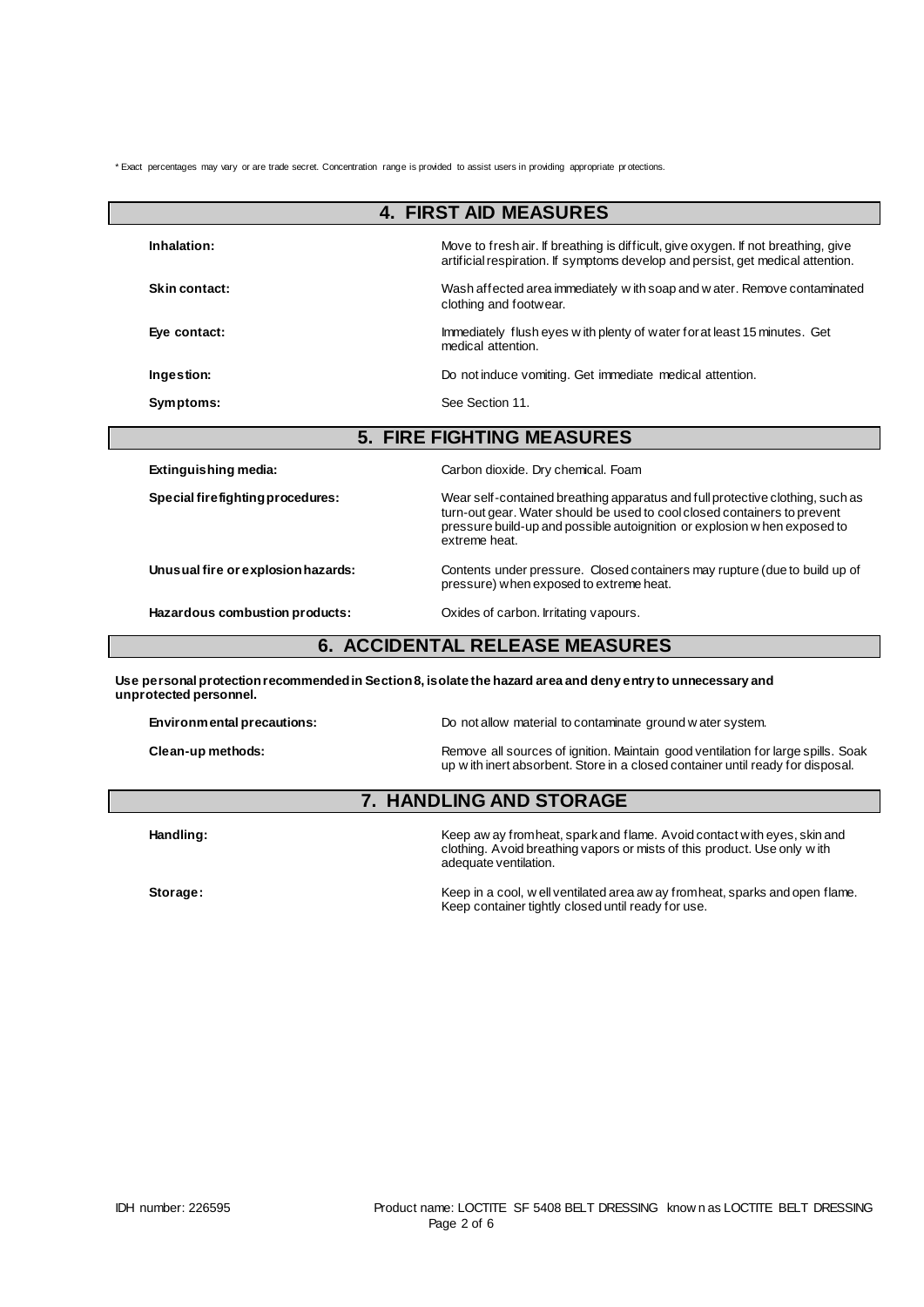## **8. EXPOSURE CONTROLS / PERSONAL PROTECTION**

**Employers should complete an assessment of all workplaces to determine the need for, and selection of, proper exposure controls and protective equipment for each task performed.**

| Hazardous Component(s)                                     | <b>ACGIHTLV</b>                                                          | <b>OSHA PEL</b>                | <b>AIHA WEEL</b> | <b>OTHER</b> |
|------------------------------------------------------------|--------------------------------------------------------------------------|--------------------------------|------------------|--------------|
| butane                                                     | 1,000 ppm STEL<br>(Simple asphyxiant.)                                   | None                           | None             | None         |
| 1,2,4-Trimethylbenzene                                     | 25 ppm TWA                                                               | None                           | None             | None         |
| Mesitylene                                                 | 25 ppm TWA                                                               | None                           | None             | None         |
| Solvent naphtha (petroleum), light arom.,<br><0.1% Benzene | None                                                                     | None                           | None             | 50 ppm       |
| propane                                                    | D: Simple<br>asphyxiant, EX:<br>Explosion hazard<br>(Simple asphyxiant.) | 1,000 ppm (1,800<br>mg/m3) PEL | None             | None         |
| Ethylbenzene                                               | 20 ppm TWA                                                               | 100 ppm (435<br>mg/m3) PEL     | None             | None         |

**Engineering controls:** Use local ventilation if general ventilation is insufficient to maintain vapor concentration below established exposure limits.

**Respiratory protection:** Use NIOSH approved respirator if there is potential to exceed exposure limit(s). If airborne concentrations are above the applicable exposure limits, use NIOSH approved respiratory protection.

**Eye/face protection:** Safety goggles or safety glasses with side shields. Full face protection should be used if the potential for splashing or spraying of product exists.

**Skin protection:** Use impermeable gloves and protective clothing as necessary to prevent skin contact.

## **9. PHYSICAL AND CHEMICAL PROPERTIES**

**Physical state:** Liquid, Aerosol **Color:** Milky, White **Odor:** Aromatic **Odor:** Aromatic **Constanting Constanting Constanting Constanting Constanting Constanting Constanting Constanting Constanting Constanting Constanting Constanting Constanting Constanting Constanting Constan Odor threshold: pH:**<br> **Vapor pressure:**<br> **Vapor pressure:**<br> **Vapor pressure: Vapor pressure:**<br>Boiling point/range: **Melting point/ range: Specific gravity:** 0.92<br> **Vapor density:** Contract Contract Contract Contract Contract Contract Contract Contract Contract Contract Contra<br>
Contract Contract Contract Contract Contract Contract Contract Contract Contract Vapor density:<br>Flash point: **Flash point: Not applicable to aerosols.**<br> **Flashback:** This product exhibits no fla **Flame projection: Flame projection: Flammable/Explosive limits - lower: Not** available. **Flammable/Explosive limits - lower:** Not available.<br> **Flammable/Explosive limits - upper:** Not available. **Flammable/Explosive limits - upper:** Not available.<br> **Autoignition temperature:** Not available. **Autoignition temperature:** Not available.<br> **Flammability:** Not applicable **Flammability:**<br> **Evaporation rate:**<br> **Evaporation rate:**<br> **Evaporation rate: Evaporation rate:**<br> **Solubility in water:** Not available.<br>
Not available. **Solubility in water: Partition coefficient (n-octanol/water):** Not available.<br>**VOC content:** 17.7 %; 162 g/l **VOC content:**<br>Viscosity: **Decomposition temperature:** 

0 - 360 °F (-17.8 - 182.2 °C)None<br>Not available. This product exhibits no flashback when tested for flame extension. Not available.<br>Not available.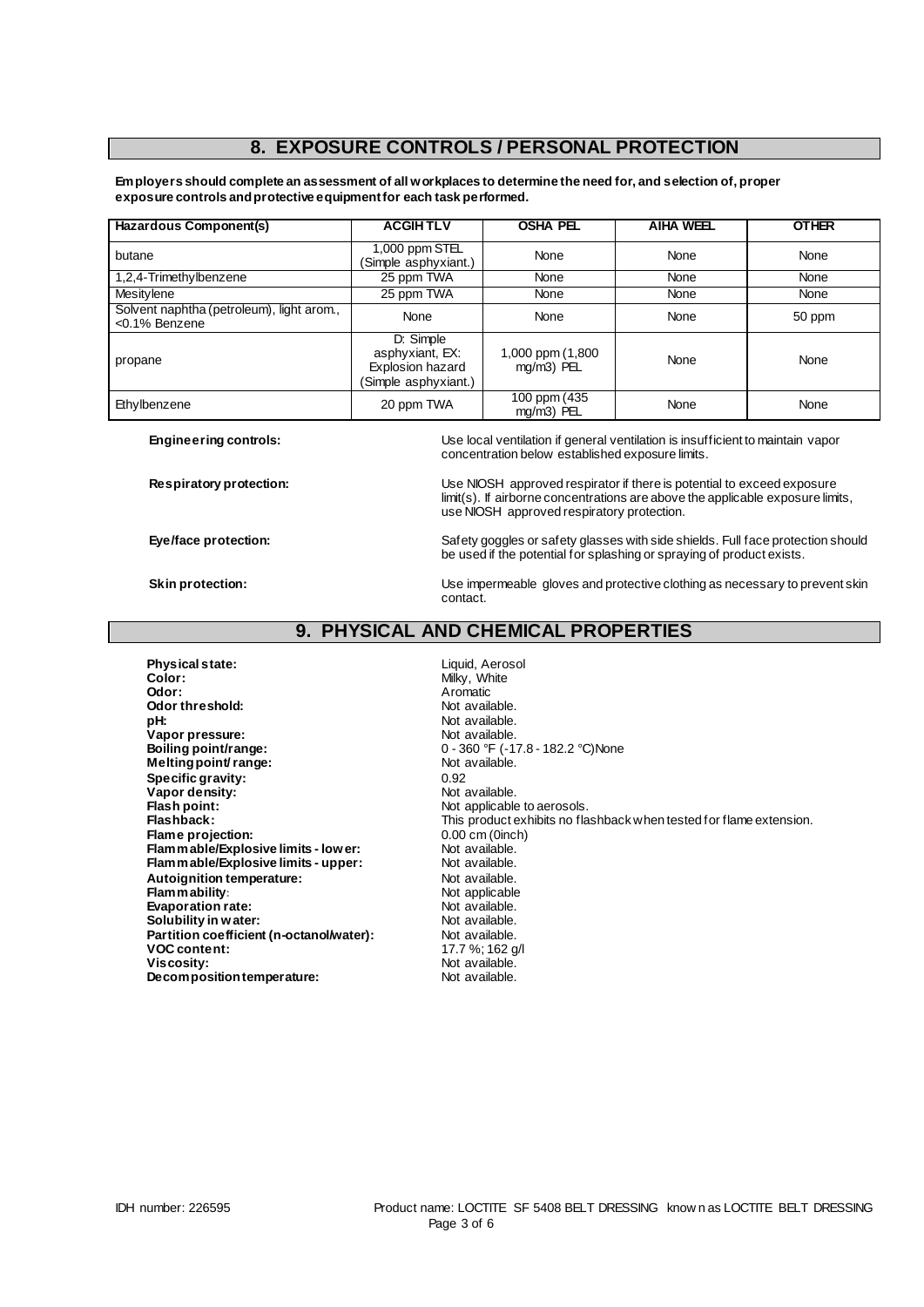## **10. STABILITY AND REACTIVITY**

| Stability:                           | Stable                                                                 |
|--------------------------------------|------------------------------------------------------------------------|
| Hazardous reactions:                 | Will not occur.                                                        |
| Hazardous decomposition<br>products: | Oxides of carbon. Irritating fumes.                                    |
| Incompatible materials:              | Strong oxidizing agents.                                               |
| <b>Reactivity:</b>                   | Not available.                                                         |
| Conditions to avoid:                 | Heat, flames, sparks and other sources of ignition. High temperatures. |

### **11. TOXICOLOGICAL INFORMATION**

**Relevant routes of exposure:** Skin, Inhalation, Eyes, Ingestion

#### **Potential Health Effects/Symptoms**

| Inhalation:          | May cause respiratory tract irritation. Overexposure may cause nervous system depression.   |
|----------------------|---------------------------------------------------------------------------------------------|
| <b>Skin contact:</b> | Causes skin irritation.                                                                     |
| Eve contact:         | Causes serious eye irritation.                                                              |
| Ingestion:           | Not expected under normal conditions of use. May cause gastrointestinal tract irritation if |
|                      | swallowed.                                                                                  |

| Hazardous Component(s)                                     | LD50s and LC50s                                                                                           | Immediate and Delayed Health Effects          |  |
|------------------------------------------------------------|-----------------------------------------------------------------------------------------------------------|-----------------------------------------------|--|
| butane                                                     | None                                                                                                      | Cardiac, Central nervous system, Irritant     |  |
| 1,2,4-Trimethylbenzene                                     | Oral LD50 $(Rat) = 6.0$ g/kg<br>Dermal LD50 (Rabbit) $=$ > 3,160 mg/kg                                    | Central nervous system, Irritant, Respiratory |  |
| Mesitylene                                                 | None                                                                                                      | Central nervous system, Irritant, Respiratory |  |
| Solvent naphtha (petroleum), light arom.,<br><0.1% Benzene | None                                                                                                      | Irritant                                      |  |
| propane                                                    | None                                                                                                      | Cardiac, Central nervous system, Irritant     |  |
| Ethylbenzene                                               | Oral LD50 (Rat) = $5.46$ g/kg<br>Oral LD50 (Rat) = $3,500$ mg/kg<br>Dermal LD50 (Rabbit) = $17,800$ mg/kg | Irritant, Central nervous system              |  |

| Hazardous Component(s)                                     | <b>NTP Carcinogen</b> | <b>IARC Carcinogen</b> |    |
|------------------------------------------------------------|-----------------------|------------------------|----|
| butane                                                     | No                    | No                     | No |
| 1,2,4-Trimethylbenzene                                     | No                    | No                     | No |
| Mesitylene                                                 | No                    | No                     | No |
| Solvent naphtha (petroleum), light arom.,<br><0.1% Benzene | No                    | <b>No</b>              | No |
| propane                                                    | No                    | <b>No</b>              | No |
| Ethylbenzene                                               | No                    | Group 2B               | No |

## **12. ECOLOGICAL INFORMATION**

**Ecological information:** Not available.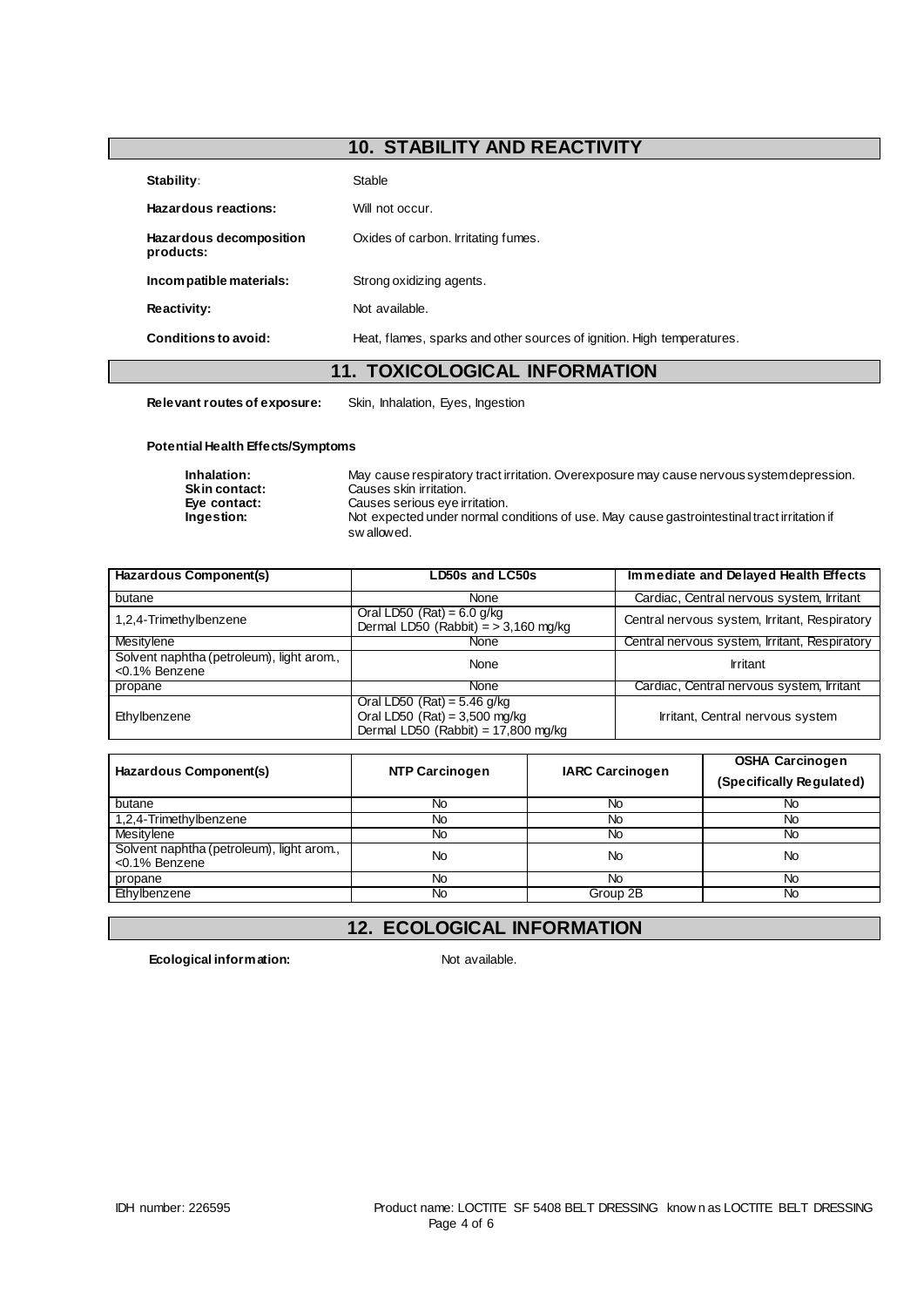## **13. DISPOSAL CONSIDERATIONS Information provided is for unused product only. Recommended method of disposal:** Follow all local, state, federal and provincial regulations for disposal. Hazardous waste number: Not a RCRA hazardous waste. **14. TRANSPORT INFORMATION The transport information provided in this section only applies to the material/formulation itself, and is not specific to any package/configuration. U.S. Department of Transportation Ground (49 CFR) Proper shipping name:** Aerosols Aproximate Aproximation Aproximation Aproximation Aproximation Aproximation Apr<br>2.2 **Hazard class or division:** 2.2<br> **Identification number:** UN 1950 **Identification number:** UN 1950<br>Packing group: UN 1950 **Packing group: International Air Transportation (ICAO/IATA) Proper shipping name:**  $\overrightarrow{A}$  Aerosols, non-flammable<br> **Hazard class or division:** 2.2 **Hazard class or division:** 2.2<br> **Identification number:** UN 1950 **Identification number:** UN 1950<br>Packing group: UN None **Packing group: Water Transportation (IMO/IMDG) Proper shipping name:** AEROSOLS<br> **Hazard class or division:** 22 **Hazard class or division:** 2.2<br> **Identification number:** UN 1950 **Identification number:** UN 1950<br>Packing group: UN None **Packing group: 15. REGULATORY INFORMATION**

#### **United States Regulatory Information**

| TSCA 8 (b) Inventory Status:                                                                                                                        | All components are listed as active or are exempt from listing on the Toxic Substances<br>Control Act (TSCA) inventory.                                                                                                                                                                                                                                                                                                            |
|-----------------------------------------------------------------------------------------------------------------------------------------------------|------------------------------------------------------------------------------------------------------------------------------------------------------------------------------------------------------------------------------------------------------------------------------------------------------------------------------------------------------------------------------------------------------------------------------------|
| TSCA 12 (b) Export Notification:                                                                                                                    | None above reporting de minimis                                                                                                                                                                                                                                                                                                                                                                                                    |
| <b>CERCLA/SARA Section 302 EHS:</b><br><b>CERCLA/SARA Section 311/312:</b><br><b>CERCLA/SARA Section 313:</b><br><b>CERCLA Reportable quantity:</b> | None above reporting de minimis.<br>Immediate Health, Pressure<br>This product contains the follow ing toxic chemicals subject to the reporting requirements of<br>section 313 of the Emergency Planning and Community Right-To-Know Act of 1986 (40<br>CFR 372). Ethylbenzene (CAS# 100-41-4). 1, 2, 4-Trimethylbenzene (CAS# 95-63-6).<br>butane (CAS# 106-97-8) 100 lbs. (45.4 kg)<br>propane (CAS# 74-98-6) 100 lbs. (45.4 kg) |
| California Proposition 65:                                                                                                                          | This product contains a chemical know n in the State of California to cause cancer.                                                                                                                                                                                                                                                                                                                                                |
| Canada Regulatory Information                                                                                                                       |                                                                                                                                                                                                                                                                                                                                                                                                                                    |
| <b>CEPA DSL/NDSL Status:</b>                                                                                                                        | All components are listed on or are exempt from listing on the Canadian Domestic<br>Substances List.                                                                                                                                                                                                                                                                                                                               |

### **16. OTHER INFORMATION**

|  | This safety data sheet contains changes from the previous version in sections: 2,3,7,8,11,15 |  |  |  |
|--|----------------------------------------------------------------------------------------------|--|--|--|
|--|----------------------------------------------------------------------------------------------|--|--|--|

| Prepared by: | Product Safety and Regulatory Affairs |
|--------------|---------------------------------------|
|              |                                       |

**Issue date:** 08/12/2020